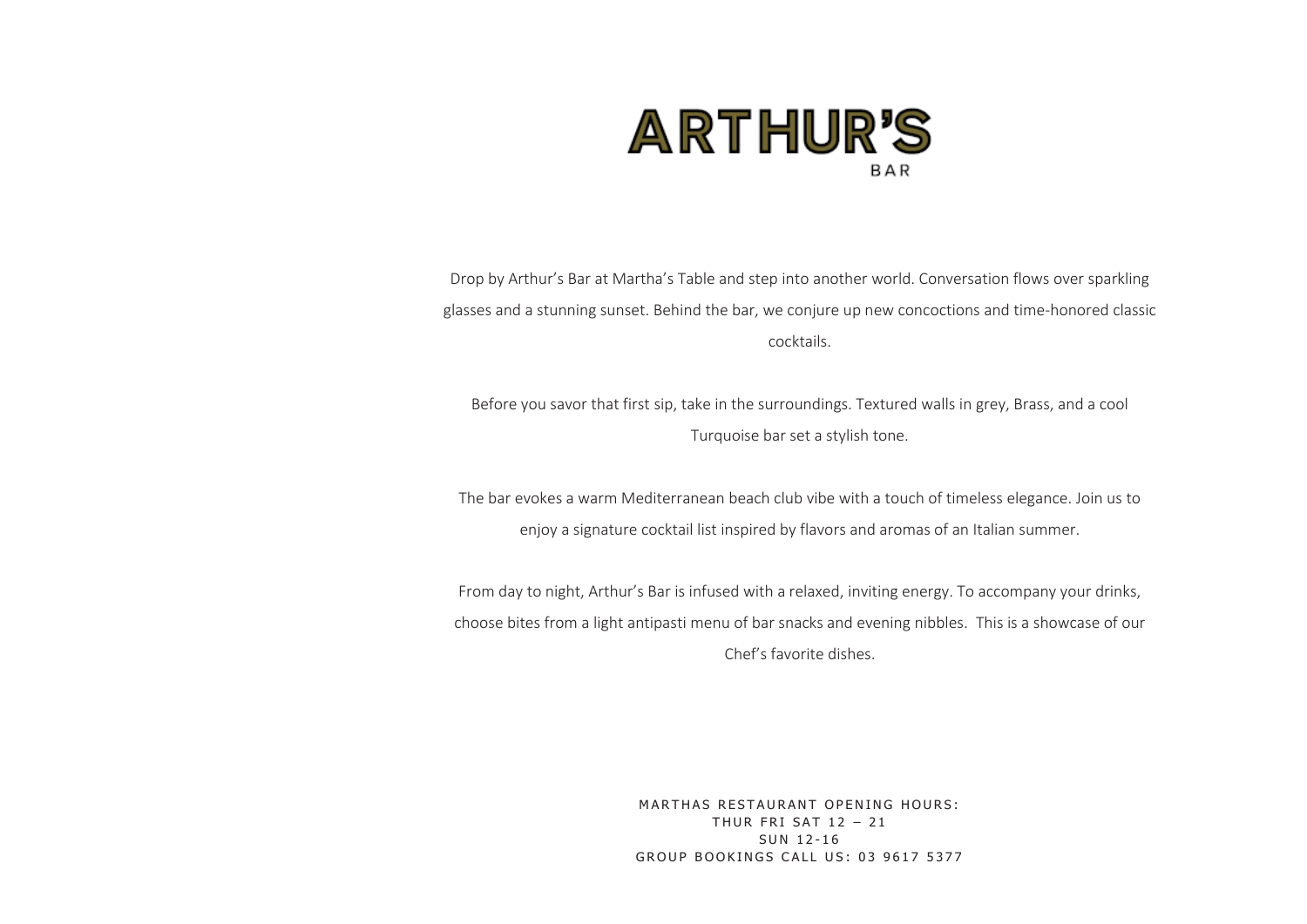### ARTHUR'S SIGNATURE COCKTAILS

#### ARTHUR'S APPLETINI

| Apple Liqueur, gin and limoncello shaken with mint, love and lemon juice. Enjoy!                                        | 19 |
|-------------------------------------------------------------------------------------------------------------------------|----|
| VINO VERITAS<br>A true 'aperitivo' elderflower, Aperol and Pinot Grigio topped with bitter lemon, soda water            | 19 |
| ENVY<br>Handcrafted lemon sorbet whisked with Gin and topped with Prosecco and rosemary sprig                           | 19 |
| UNDER THE MARTHA'S SUN<br>Vanilla flavoured vodka and limoncello shaken vigourously with freshly pressed lemon, a touch |    |
| of honey and aromatic thyme. Served up!                                                                                 | 19 |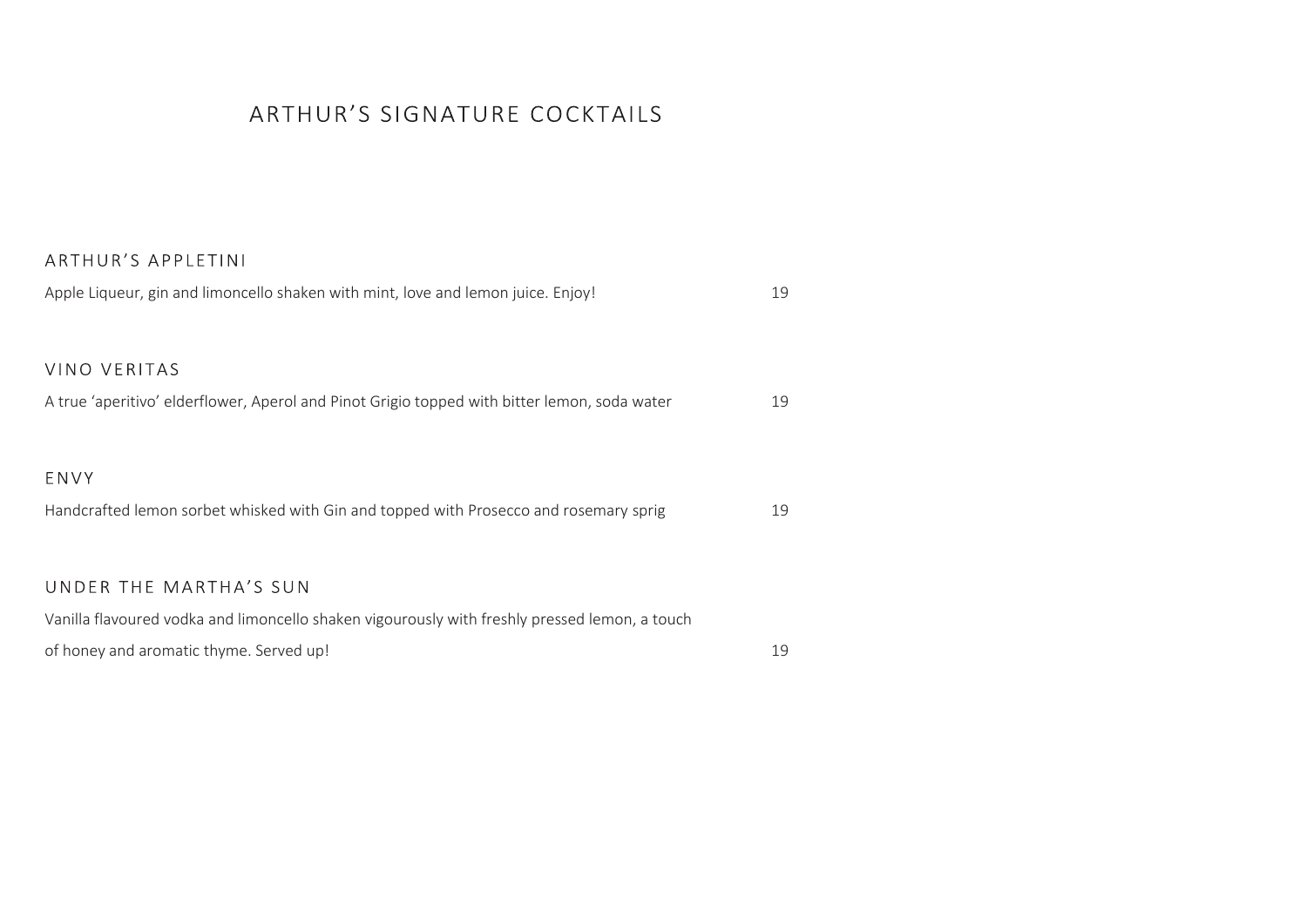### FOREVER YOUNG COCKTAILS

| APEROL SPRITZ                                                                        |    |
|--------------------------------------------------------------------------------------|----|
| A Venetian Classic! Aperol, Prosecco and spritzed with soda                          | 18 |
| NEGRONI                                                                              |    |
| Beefeater London dry gin, Campari and sweet vermouth                                 | 18 |
| CLASSIC GIN OR VODKA MARTINI                                                         |    |
| Vodka or gin of choice, extra dry vermouth, dressed with olive or twist              | 18 |
| <b>OLD FASHIONED</b>                                                                 |    |
| Makers mark Bourbon, simple syrup & aromatic bitters, finished with a zest of orange | 18 |
| <b>ESPRESSO MARTINI</b>                                                              |    |
| Vanilla vodka, Kahlua & fresh brew espresso.                                         | 16 |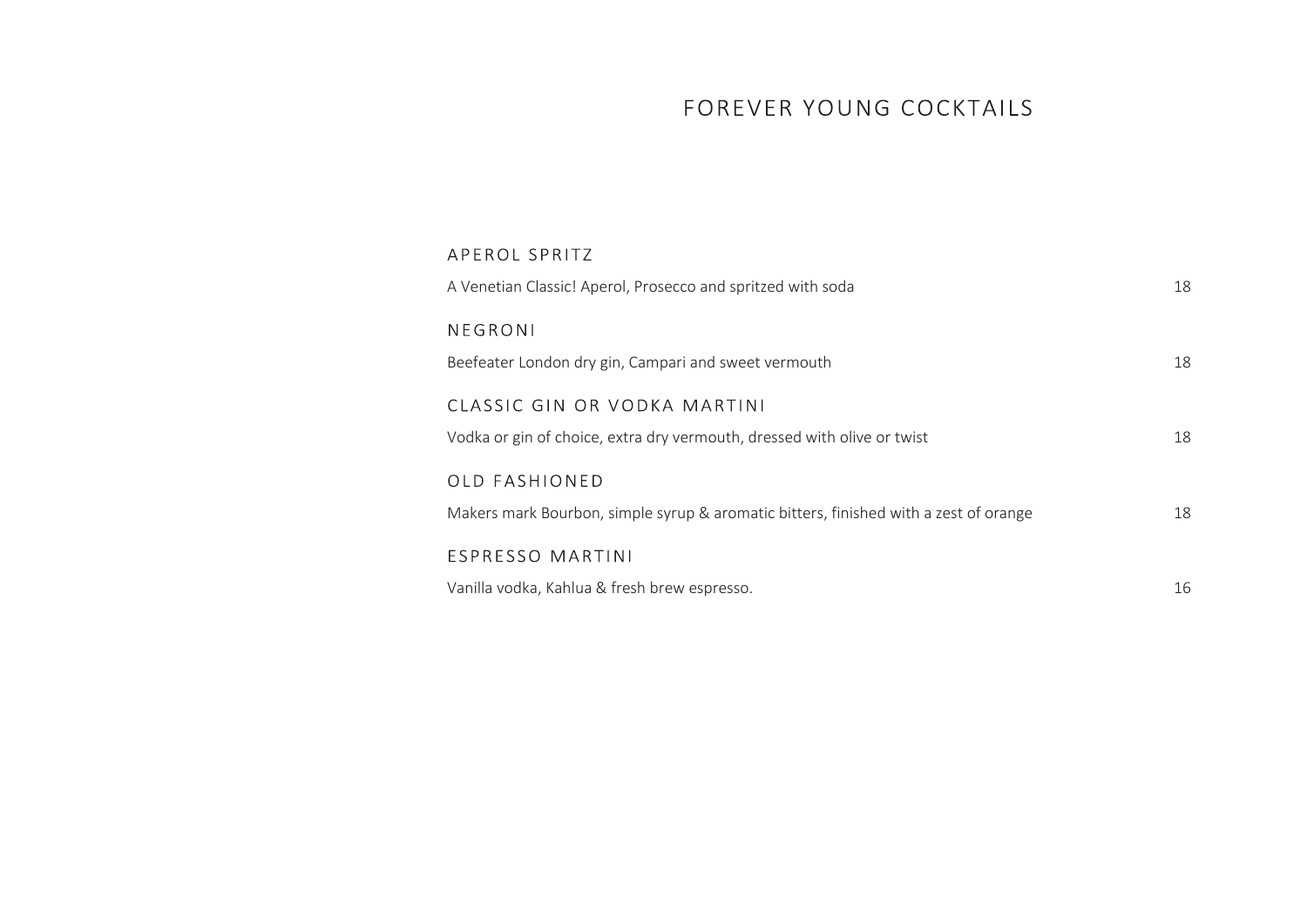### SPARKLINGS AND CHAMPAGNES

| NV Taittinger Cuvee Prestige Champagne, France                 | 24 | 140 |
|----------------------------------------------------------------|----|-----|
| 2016 Rahona Valley Vintage Sparkling Rose Red Hill South       | 15 | 69  |
| NV La Gioiosa et Amarosa Prosecco Superiore DOCG Veneto, Italy | 14 | 68  |

### BY THE BOTTLE

| NV Henri Dosnon Recolte Noire Blanc de Noir                    | 160 |
|----------------------------------------------------------------|-----|
| NV Laherte Frères Ultradition - Disg. Apr 2018                 | 228 |
| NV Egly-Ouriet 1er Cru - Les Vignes de Vrigny - Disg. Jul 2018 | 344 |
| NV Louis Roederer 'Brut Premier'                               | 232 |
| NV Moët et Chandon 'Brut Imperial'                             | 168 |
| NV Bollinger 'Spécial Cuvée'                                   | 225 |
| NV Billecart Salmon 'Brut Réserve'                             | 249 |

#### **VINTAGE**

| 2011 Laherte Frères 'Les Vignes d'Autrefois' Pinot Meunier France | 322 |
|-------------------------------------------------------------------|-----|
| BLANC DE BLANC                                                    |     |
| NV Larmandier Bernier Latitude 1er Crû Vertus                     | 249 |
|                                                                   |     |
| PRESTIGE CUVÉE                                                    |     |
| 2008 Dom Pérignon                                                 | 668 |
|                                                                   |     |

2008 Cristal Roederer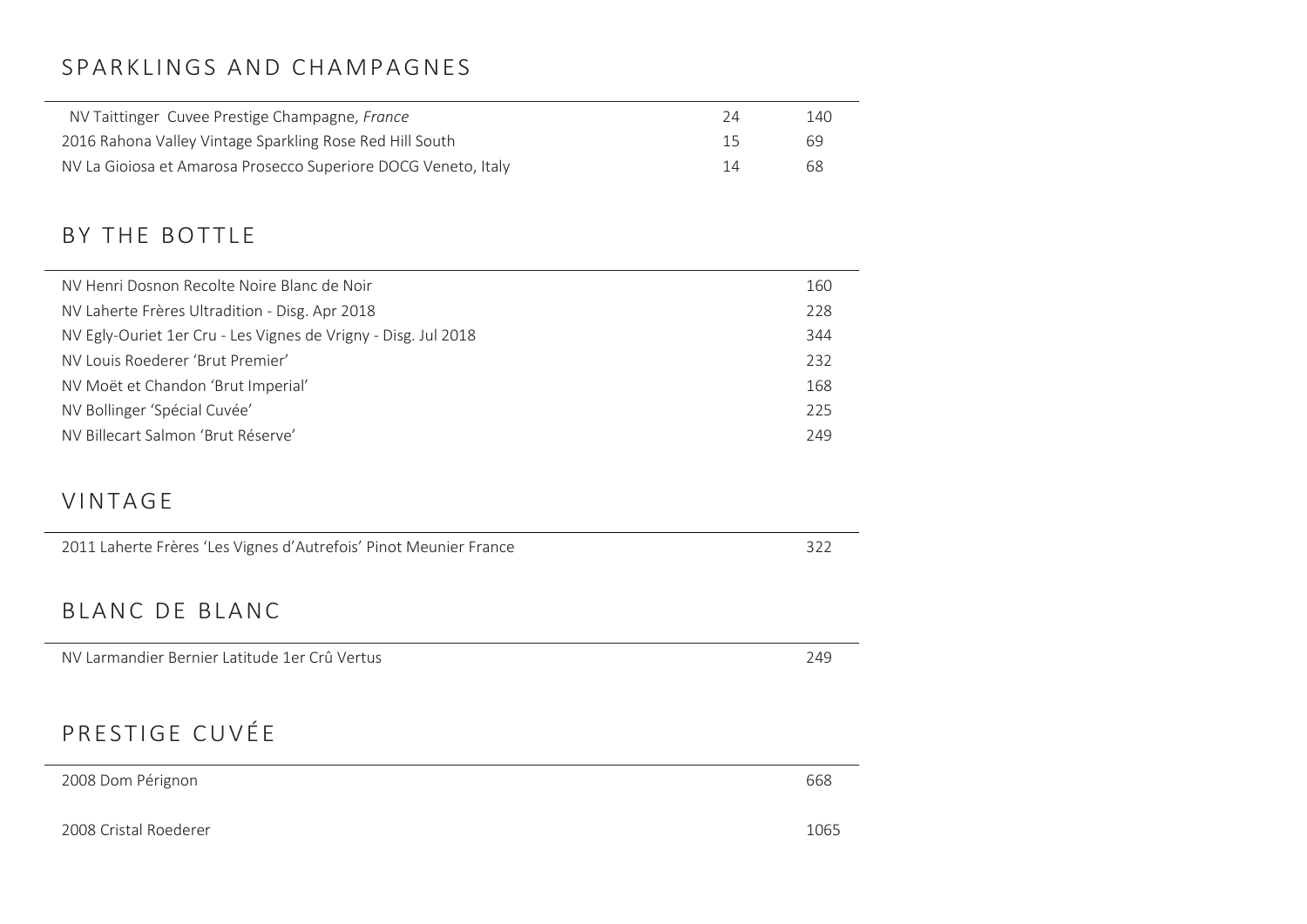### WHITES **SUMPLIES**

| GI ASS | PRICE |
|--------|-------|
|        |       |

| 2019 Best's Riesling, Great Western VIC                                  | 17 | 75             |
|--------------------------------------------------------------------------|----|----------------|
| 2021 Crittenden Pinot Gris, Mornington Peninsula VIC                     | 16 | 72             |
| 2020 Geoff Weaver Sauvignon Blanc, Adelaide Hills SA                     | 16 | 71             |
| 2019 La Crema Chardonnay, Monterey, California USA                       | 18 | 78             |
| 2020 Scorpo Aubaine Chardonnay, Merricks North, Mornington Peninsula VIC | 16 | 71             |
| 2020 Billy Button Bianco, Alpine Valleys VIC                             | 15 | 69             |
| ROSÉ                                                                     |    |                |
|                                                                          |    |                |
| 2020 Aix En Provence Rose, Provence, FR                                  | 18 |                |
| <b>REDS</b>                                                              |    |                |
| 2019 Crittenden Pinot Noir, Mornington Penisula VIC                      | 16 | 85<br>72       |
| 2020 Giant Steps Pinot Noir, Yarra Valley VIC                            | 18 |                |
| 2017 Wines by KT Grenache Mataro, Watervale SA                           | 16 |                |
| 2019 Marchesi Antinori 'Pèppoli' Chianti Classico, DOCG Tuscany, ITA     | 17 | 78<br>72<br>75 |
| 2021 Rouleur Shiraz, McLaren Vale SA                                     | 18 | 78             |

| 2020 St Dune Tenere, Mclaren Vale,                                                                                  | 75  |
|---------------------------------------------------------------------------------------------------------------------|-----|
| 70yo Chenin Blanc vines, 2 weeks on skins, unfined unfiltered                                                       |     |
| 2020 Whistler Back to Basic, Barossa Valley, skin contact white                                                     | 95  |
| 2018 Vino Volta 'Beneath the flor" Chenin Blanc, Swan District WA                                                   | 128 |
| 2020 Vino Volta ' Funky & Fearless' Chenin Blanc, Swan Valley WA,<br>Whole bunch press, high solids Natural ferment | 95  |
| 2020 Moric Hausmarke Supernatural Grüner Veltliner / Chardonnay                                                     | 125 |

### DESSERT WINES

| 2010 Domaine de Coyeux, Muscat de Beaumes de Venise       |  |
|-----------------------------------------------------------|--|
| 2019 Queally 'Tussie Mussie Farm Late Harvest' Pinot Gris |  |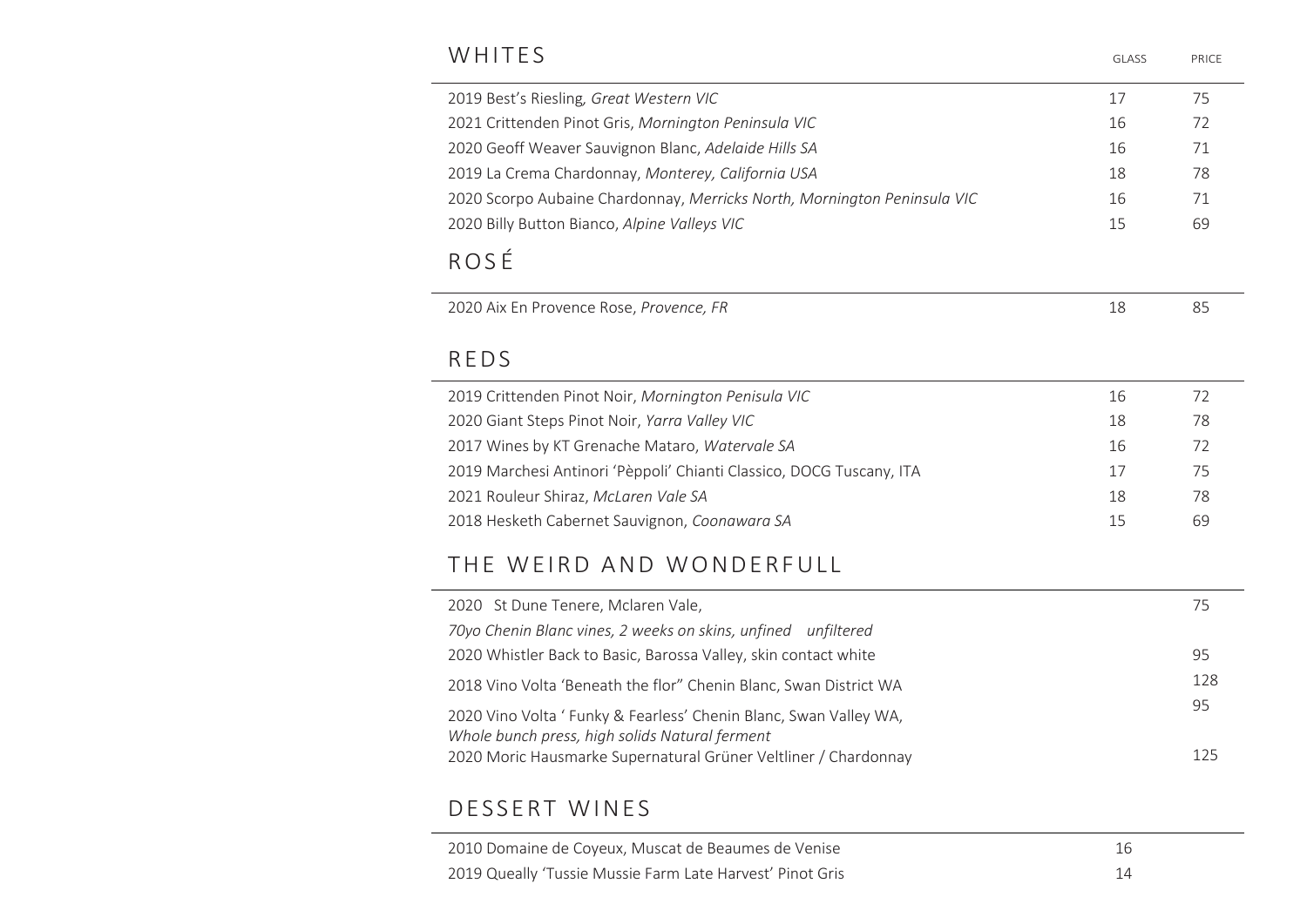## V O D K A PRICE

 $\frac{1}{1}$ 

| Absolut                       | 9  |
|-------------------------------|----|
| Ketel One                     | 9  |
| Ciroc                         | 10 |
| Zubrowka Bison Grass          | 10 |
| Belvedere                     | 10 |
| Grey Goose                    | 12 |
| Kangaroo Island Coastal Vodka | 12 |
|                               |    |

### GIN

| Beefeater                | 9             |
|--------------------------|---------------|
| Bombay                   | 9             |
| Tanqueray                | $\mathcal{G}$ |
| Tanqueray No. Ten        | 12            |
| Plymouth                 | 10            |
| Hendricks                | 12            |
| Never Never              | 12            |
| Four Pillars             | 10            |
| Four Pillars Shiraz      | 10            |
| Drops of Juniper         | 11            |
| Monkey 47                | 12            |
| No.3 London              | 12            |
| Kangaroo Island Mulberry | 13            |
|                          |               |

## **TEQUILA**

| Altos Silver   | 9 |
|----------------|---|
| Altos Reposado | 9 |
| Milagro Silver | 9 |
| Espolon Silver | 9 |
| $\sim$         |   |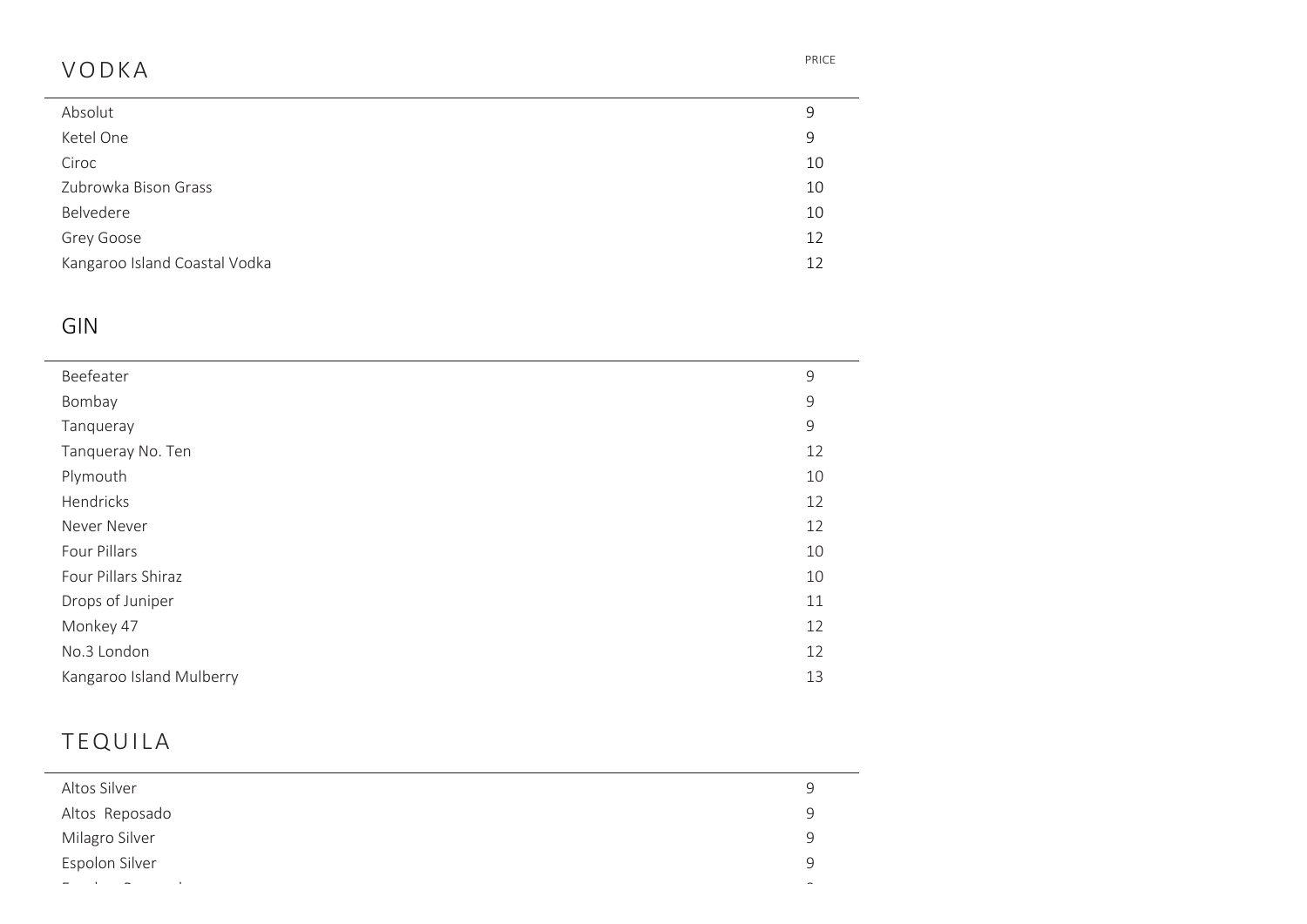## BLENDED & VATTED WHISKYS

| Chivas 12                       |     |
|---------------------------------|-----|
| Chivas 18                       | -16 |
| Johnnie Walker Blue Label       | 28  |
| Michel Couvreur Special Vatting | 38  |

# SINGLE MALT WHISKYS

| Glenmorangie Nectar D'or (Highland) | 14 |
|-------------------------------------|----|
| Glenmorangie Signet                 | 26 |
| MaCallan Fine Oak (Highland)        | 19 |
| Dalwhinnie 15 (Highland)            | 14 |
| Oban 14 (West Highland)             | 19 |
| Glenfiddich 12 (Speyside)           | 10 |
| Glenfiddich 18 (Speyside)           | 26 |
| The Balvenie Double wood (Speyside) | 14 |
| Talisker 10 (Islay of Skye)         | 14 |
| Lagavulin 16 (Islay)                | 16 |
| Ardbeg 10 (Islay)                   | 12 |
| Starward Nova (Australia)           | 12 |

### IRISH WHISKEYS

| Jameson   | ᅩᄼ |
|-----------|----|
| Bushmills |    |

### BOURBON & RYE WHISKYS

| Makers Mark              | 9  |
|--------------------------|----|
| Woodford Reserve         | 10 |
| <b>Blantons Original</b> | 20 |
| Sazerac Rye              | 18 |
| Michter's Straight Rye   | 14 |
| Rittenhouse Rye          | 15 |
|                          |    |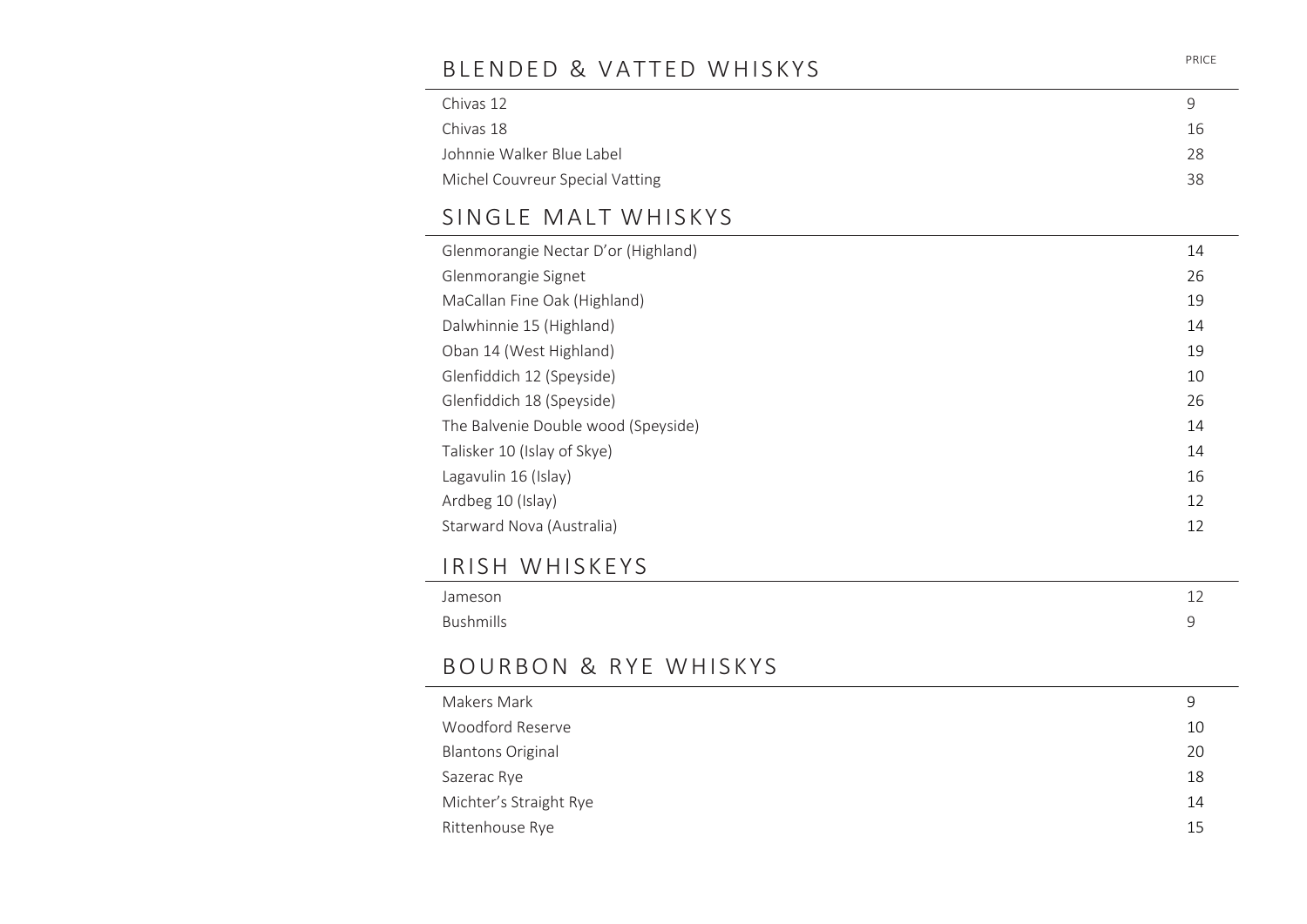## R U M PRICE

| Bacardi Carta Blanca, Cuba  | 9  |
|-----------------------------|----|
| Havana Club 3yo, Cuba       | 9  |
| Pampero Blanco, Venezuela   | 9  |
| Pampero Especial, Venezuela | 9  |
| St James Reserve, Caribbean | 9  |
| Stolen Gold. Australia      | 9  |
| Stolen Smoked, Australia    | 9  |
| Kraken, Caribbean           | 9  |
| Plantation Xaymaca, Jamaica | 11 |
| Diplomatico, Venezuela      | 11 |
| Ron Zacapa 23yo, Guatemala  | 14 |
| Ron Zacapa 30yo, Guatemala  | 28 |

### **COGNAC**

| Hennessy VSOP            | 12 |
|--------------------------|----|
| Cognac F. Voyer Napoleon | 16 |
| Hennessy XO              | 28 |
| Martell Cordon Bleu      | 24 |
| Remy Martin XO           | 24 |
| Delamain Pale & Dry      | 25 |
|                          |    |

## ARMAGNAC & CALVADOS

| 22 |
|----|
| 18 |
| 22 |
| 19 |
|    |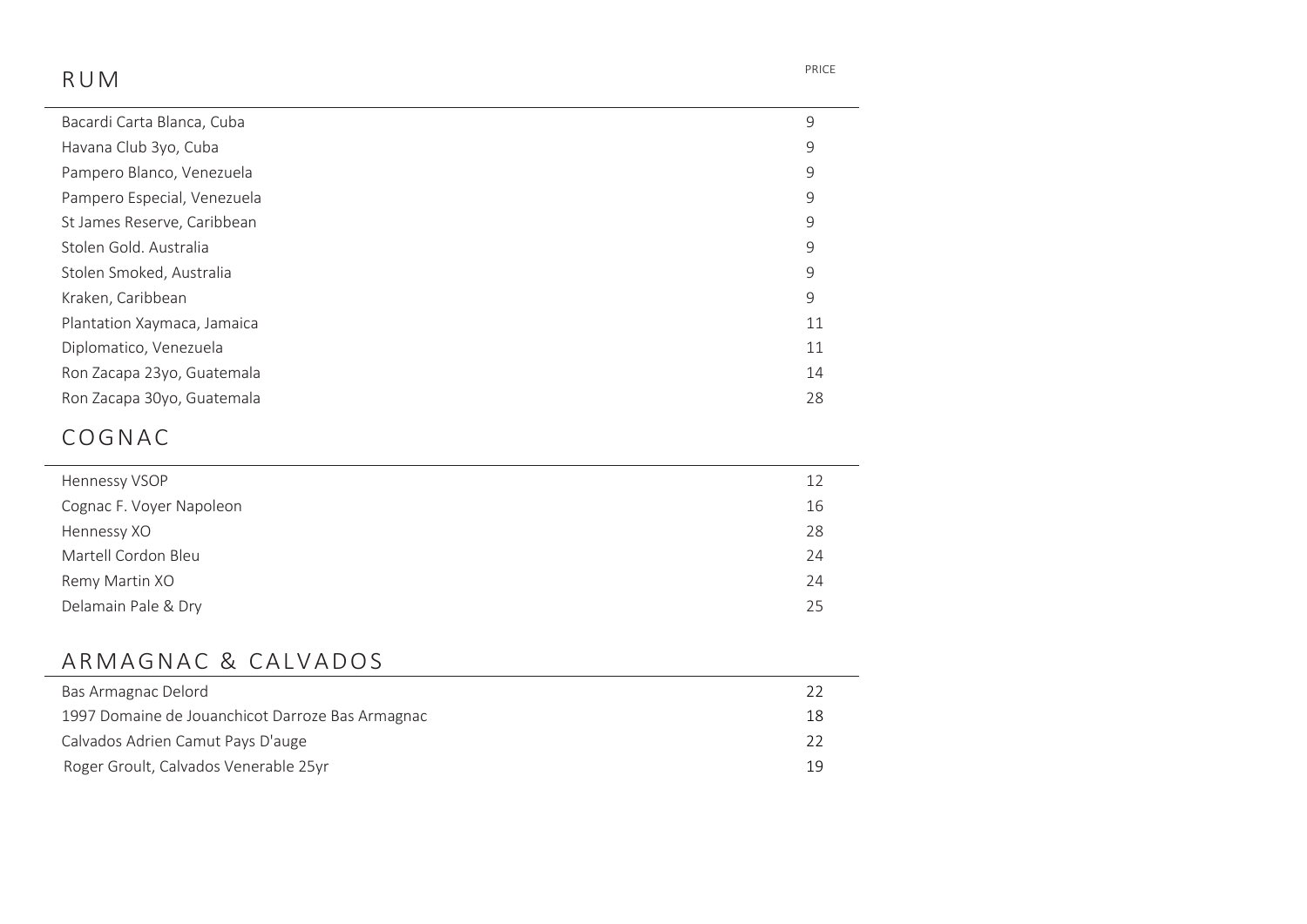| GRAPPA & MARC                       | PRICE |
|-------------------------------------|-------|
| Jacques Tissot, Marc de Jura        | 13    |
| Vieux de Marc Caveau                | 12    |
| La Salamandre                       | 14    |
| EAUX DE VIE                         |       |
| Framboise Savage                    | 13    |
| Poire Williams                      | 13    |
| SHERRY & PORTS                      |       |
| <b>Grandfathers Port</b>            | 21    |
| Lustau, Oloroso Don Nuno, Sherry    | 24    |
| Cardenal Cisneros Sherry            | 13    |
| Pedro Ximinez, Valdespino sherry    | 14    |
| Lagrima Ramos Pinto                 | 14    |
| Mas Amiel 15yr                      | 16    |
| Henriques & Henriques, Madeira 15yo | 14    |
|                                     |       |

### A PERITIFS & DIGESTIVES

| Aperol                        | 9  |
|-------------------------------|----|
| Campari                       | 9  |
| Cynar                         | 9  |
| Pernod                        | 9  |
| Henri Bardouin Pastis         | 15 |
| Pimm's No.1                   | 9  |
| Noilly Prat                   | 9  |
| Lillet Blanc                  | 9  |
| Cinq A Sept 57, Vermouth      | 10 |
| Castagna Classic Dry Vermouth | 11 |
| Castagna Blanco               | 11 |
| Cinzano Rosso                 | 9  |
| Antica Formula                | 14 |
| P. Quiles Vermouth Rojo       | 12 |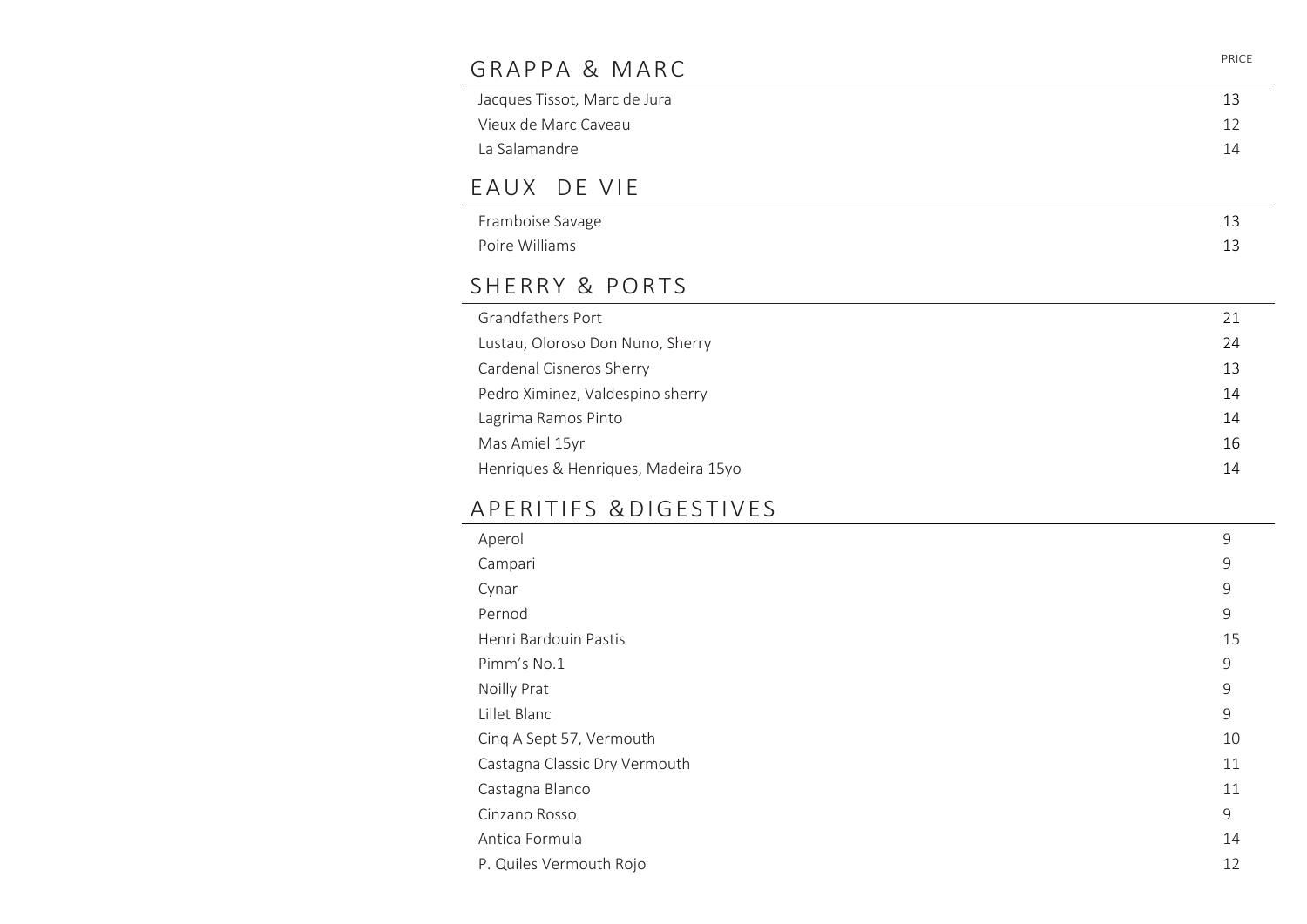| PRICE |
|-------|
| 425ml |
| 10    |
| 10    |
| 9.5   |
| 13    |
| 11    |
| 10.5  |
|       |

## BOTTLES

| Cascade Premium Light (2.5%)                    | 8  |
|-------------------------------------------------|----|
| St Andrews Apprentice Session Ale (3.5%)        | 9  |
| Corona Extra (4.5%)                             | 9  |
| Victoria Bitter (4.9%)                          | 10 |
| Heineken 00 (0%)                                | 8  |
| Captain's Lager (4.9%)                          | 10 |
| Kaiju Crush Tropical Pale (4.7%)                | 10 |
| JR Better Beer (4.2%) 0 carbs, 0 sugar, 87 cals | 9  |
| GFB (4.2%) GLUTEN FREE                          | 9  |
| Two Bays Pale Ale (4.5%) GLUTEN FREE            | 14 |
|                                                 |    |

### WATER

| San Pellegrino Sparkling Water                             | 5 pp |
|------------------------------------------------------------|------|
| <b>SOFT DRINKS</b>                                         | 4.50 |
| Coke, Coke Zero, Sprite, Lift, Dry Ginger Ale, Tonic water | 6.50 |
| <b>Cold Presses Juice</b>                                  |      |

Orange, Cloudy Apple